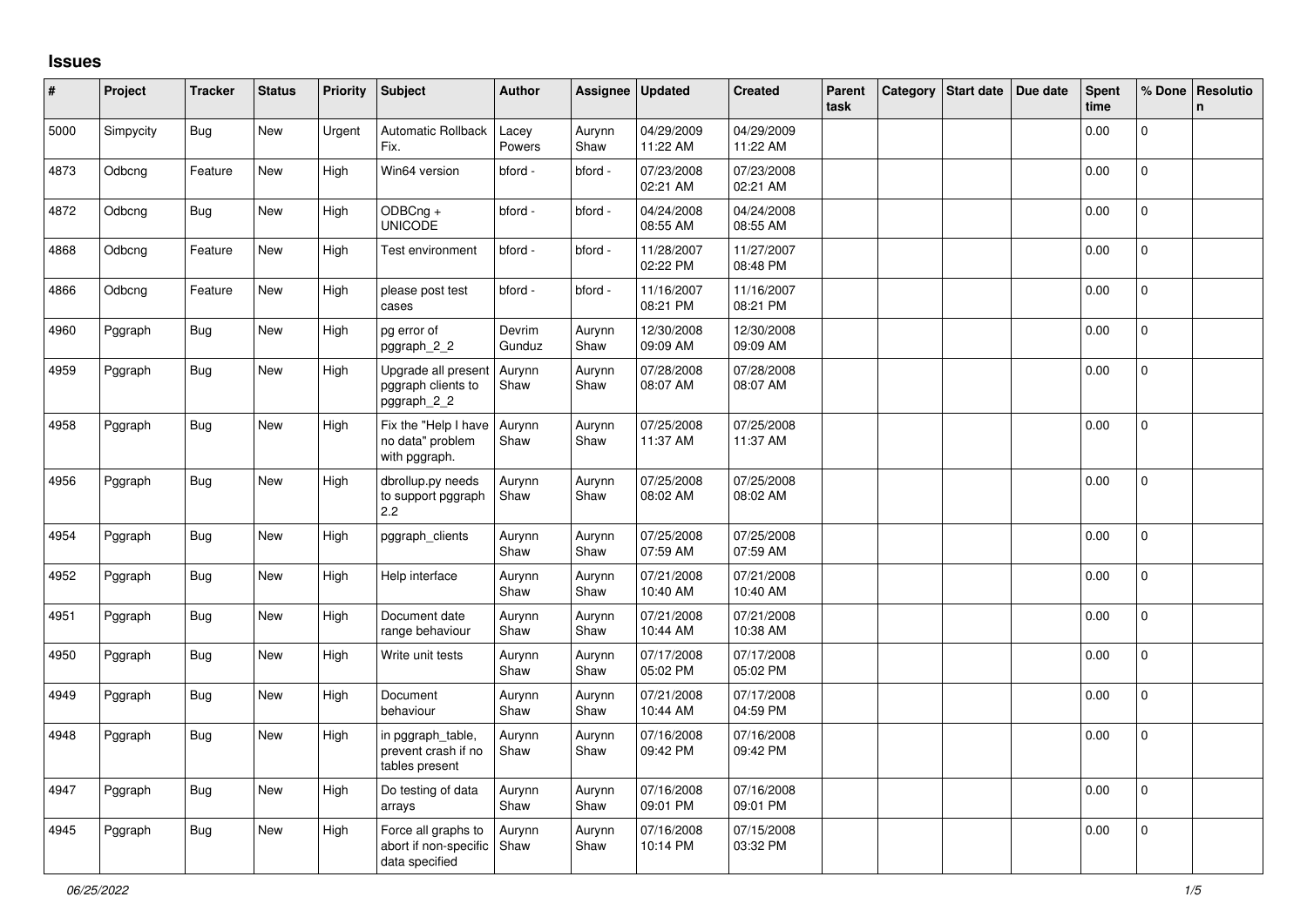| $\vert$ # | Project   | <b>Tracker</b> | <b>Status</b>  | <b>Priority</b> | Subject                                                                                                      | <b>Author</b>                   | Assignee       | <b>Updated</b>         | <b>Created</b>         | Parent<br>task | Category | Start date     | Due date  | <b>Spent</b><br>time | % Done         | Resolutio<br>$\mathsf{n}$ |
|-----------|-----------|----------------|----------------|-----------------|--------------------------------------------------------------------------------------------------------------|---------------------------------|----------------|------------------------|------------------------|----------------|----------|----------------|-----------|----------------------|----------------|---------------------------|
| 4940      | Pggraph   | <b>Bug</b>     | <b>New</b>     | High            | Remove prefixes                                                                                              | Aurynn<br>Shaw                  | Aurynn<br>Shaw | 07/14/2008<br>11:05 AM | 07/14/2008<br>11:05 AM |                |          |                |           | 0.00                 | $\Omega$       |                           |
| 4937      | Pggraph   | Bug            | New            | High            | Modification of DB<br>Client code for date<br>ranges                                                         | Aurynn<br>Shaw                  | Aurynn<br>Shaw | 07/16/2008<br>10:14 PM | 07/14/2008<br>10:45 AM |                |          |                |           | 0.00                 | 0              |                           |
| 4936      | Pggraph   | Bug            | New            | High            | Modify averaging<br>functions                                                                                | Aurynn<br>Shaw                  | Aurynn<br>Shaw | 07/14/2008<br>10:12 AM | 07/14/2008<br>10:11 AM |                |          |                |           | 0.00                 | $\mathbf 0$    |                           |
| 4901      | Pggraph   | Feature        | New            | High            | pggraph_table<br>doesn't list tables                                                                         | bford -                         | Aurynn<br>Shaw | 12/30/2008<br>01:56 PM | 12/29/2006<br>05:18 PM |                |          |                |           | 0.00                 | $\Omega$       |                           |
| 5328      | pitrtools | Bug            | New            | High            | threaded_rsync.py:<br>--delete-excluded<br>causes all files to<br>be deleted                                 | Eric<br>Worden                  |                | 01/17/2017<br>10:48 AM | 01/17/2017<br>10:48 AM |                |          | 01/17/201      |           | 0.00                 | 0              |                           |
| 5260      | PL/php    | Bug            | New            | High            | The function could<br>not return varchar<br>string -- When<br>there is function<br>definition in<br>includes | anthony<br>chen                 |                | 11/04/2011<br>08:57 AM | 11/02/2011<br>11:16 PM |                |          | 11/02/201<br>1 | 11/11/201 | 0.00                 | $\mathbf 0$    |                           |
| 4993      | Simpycity | <b>Bug</b>     | New            | High            | Finish docs                                                                                                  | Aurynn<br>Shaw                  | Aurynn<br>Shaw | 11/25/2008<br>11:31 AM | 11/25/2008<br>11:31 AM |                |          |                |           | 0.00                 | 0              |                           |
| 4933      | Pggraph   | Feature        | <b>New</b>     | Normal          | Feature requests,<br>pggraph                                                                                 | Aurynn<br>Shaw                  | Aurynn<br>Shaw | 03/12/2008<br>12:44 PM | 03/12/2008<br>12:44 PM |                |          |                |           | 0.00                 | $\mathbf{0}$   |                           |
| 4932      | Pggraph   | Feature        | New            | Normal          | Have pggraph<br>directly access Wiki<br>passwords                                                            | Aurynn<br>Shaw                  | Aurynn<br>Shaw | 12/31/2007<br>10:28 AM | 12/31/2007<br>10:28 AM |                |          |                |           | 0.00                 | $\overline{0}$ |                           |
| 4931      | Pggraph   | Feature        | New            | Normal          | Develop a nagios<br>plugin for pggraph<br>checks                                                             | Devrim<br>Gunduz                | Aurynn<br>Shaw | 12/18/2007<br>07:24 PM | 12/18/2007<br>07:24 PM |                |          |                |           | 0.00                 | $\mathbf 0$    |                           |
| 4926      | Pggraph   | Feature        | New            | Normal          | insert/update/delete                                                                                         | bford -                         | Aurynn<br>Shaw | 12/26/2007<br>12:26 PM | 08/20/2007<br>04:15 PM |                |          |                |           | 0.00                 | $\mathbf 0$    |                           |
| 4925      | Pggraph   | Feature        | New            | Normal          | Allow graphing<br>specific intervals                                                                         | Darcy<br><b>Buskermole</b><br>n | Aurynn<br>Shaw | 10/16/2007<br>10:28 AM | 07/03/2007<br>08:28 AM |                |          |                |           | 0.00                 | $\Omega$       |                           |
| 4915      | Pggraph   | Feature        | In<br>Progress | Normal          | insert_time should<br>be timestamptz                                                                         | Darcy<br>Buskermole<br>n.       | Aurynn<br>Shaw | 10/16/2007<br>09:45 AM | 03/21/2007<br>06:35 AM |                |          |                |           | 0.00                 | 0              |                           |
| 4914      | Pggraph   | Feature        | In<br>Progress | Normal          | customer feedback                                                                                            | bford -                         | Aurynn<br>Shaw | 08/20/2007<br>02:37 PM | 03/19/2007<br>08:54 PM |                |          |                |           | 0.00                 | $\mathbf 0$    |                           |
| 4908      | Pggraph   | Feature        | In<br>Progress | Normal          | Table statistics<br>tablename                                                                                | bford -                         | Aurynn<br>Shaw | 08/20/2007<br>02:35 PM | 01/07/2007<br>07:26 PM |                |          |                |           | 0.00                 | 0              |                           |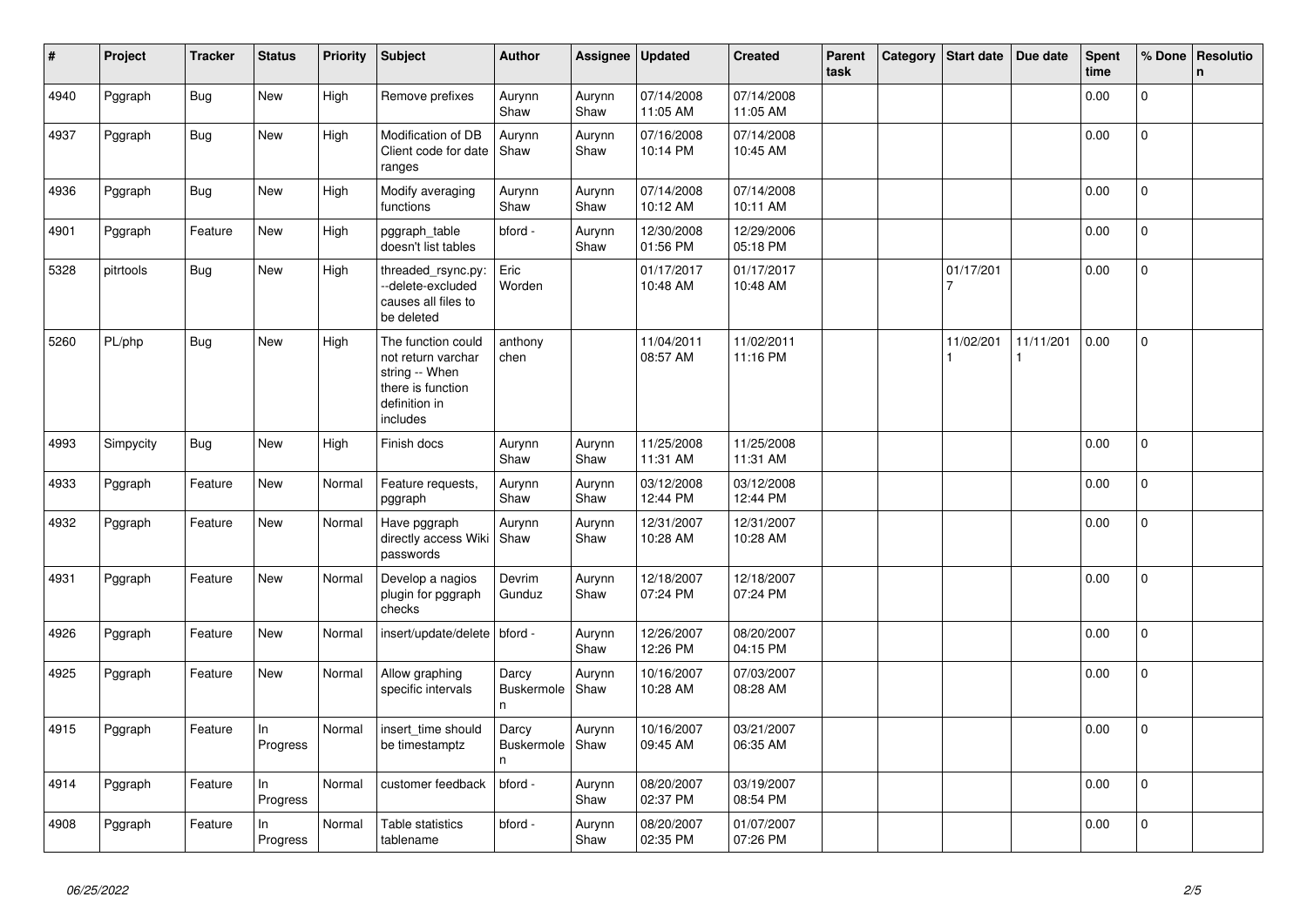| #    | Project   | <b>Tracker</b> | <b>Status</b>   | <b>Priority</b> | <b>Subject</b>                                                    | <b>Author</b>                    | Assignee          | <b>Updated</b>         | <b>Created</b>         | Parent<br>task | Category | <b>Start date</b>           | Due date       | <b>Spent</b><br>time | % Done              | Resolutio<br>n |
|------|-----------|----------------|-----------------|-----------------|-------------------------------------------------------------------|----------------------------------|-------------------|------------------------|------------------------|----------------|----------|-----------------------------|----------------|----------------------|---------------------|----------------|
| 4890 | Pggraph   | Feature        | ln.<br>Progress | Normal          | new report(s)                                                     | Darcy<br><b>Buskermole</b><br>n. | Aurynn<br>Shaw    | 10/16/2007<br>10:20 AM | 09/25/2006<br>10:36 PM |                |          |                             |                | 0.00                 | $\mathbf 0$         |                |
| 5315 | pitrtools | Feature        | New             | Normal          | cmd standby: Data<br>Directory vs.<br>Configuration<br>Directory? | Michael<br>Vitale                | Michael<br>Vitale | 05/14/2015<br>03:57 PM | 05/14/2015<br>03:57 PM |                |          | 05/14/201<br>5              |                | 0.00                 | $\mathbf{0}$        |                |
| 5306 | pitrtools | Feature        | Feedback        | Normal          | Reimplementation<br>of queue                                      | Joshua A.<br><b>Drake</b>        | Joshua<br>Drake   | 11/13/2014<br>10:12 AM | 05/13/2014<br>12:58 PM |                |          | 05/13/201                   |                | 0.00                 | $\mathbf 0$         |                |
| 5265 | pitrtools | Feature        | New             | Normal          | Avoid the need to<br>manually edit<br>postgresql.conf<br>files    | Alexey<br>Klyukin                | Alexey<br>Klyukin | 05/22/2013<br>05:40 AM | 09/17/2012<br>04:13 AM |                |          | 09/17/201<br>$\overline{c}$ | 09/30/201<br>2 | 0.00                 | $\mathbf 0$         |                |
| 5263 | pitrtools | Discussio<br>n | New             | Normal          | PITRTools ini<br>configuration files<br>are too complex           | Alexey<br>Klyukin                | Alexey<br>Klyukin | 05/22/2013<br>05:41 AM | 09/17/2012<br>04:03 AM |                |          | 09/17/201<br>2              | 09/30/201<br>2 | 0.00                 | $\mathbf{0}$        |                |
| 5350 | PL/php    | <b>Bug</b>     | New             | Normal          | Fwd: Telcel red                                                   | briana26c -                      |                   | 11/09/2018<br>09:47 PM | 11/09/2018<br>09:47 PM |                |          |                             |                | 0.00                 | $\mathbf{0}$        |                |
| 5349 | PL/php    | <b>Bug</b>     | New             | Normal          | <b>Telcel red</b>                                                 | briana26c -                      |                   | 11/04/2018<br>11:06 AM | 11/04/2018<br>11:06 AM |                |          |                             |                | 0.00                 | $\mathbf 0$         |                |
| 5259 | PL/php    | Feature        | New             | Normal          | Add support for<br>anonymous DO<br>blocks.                        | Alexey<br>Klyukin                |                   | 05/27/2011<br>05:52 AM | 05/27/2011<br>05:52 AM |                |          | 05/27/201                   |                | 0.00                 | $\mathsf{O}\xspace$ |                |
| 5258 | PL/php    | <b>Bug</b>     | New             | Normal          | Get rid of the<br>trusted PL/PHP                                  | Alexey<br>Klyukin                |                   | 05/27/2011<br>05:43 AM | 05/27/2011<br>05:43 AM |                |          | 05/27/201                   |                | 0.00                 | $\mathbf{0}$        |                |
| 5256 | PL/php    | Discussio<br>n | New             | Normal          | Creating a PL/php<br>distribution                                 | Joshua<br>Drake                  |                   | 05/26/2011<br>01:44 PM | 05/21/2011<br>06:36 PM |                |          | 05/21/201                   |                | 0.00                 | $\mathbf 0$         |                |
| 5255 | PL/php    | <b>Bug</b>     | New             | Normal          | support<br><b>TRUNCATE</b><br>triggers                            | Álvaro<br>Herrera                |                   | 05/21/2011<br>04:29 PM | 05/21/2011<br>04:29 PM |                |          | 05/21/201                   |                | 0.00                 | $\mathbf 0$         |                |
| 5236 | PL/php    | Feature        | New             | Normal          | pg_raise to PHP<br>Object                                         | Moisés P.<br>Sena                |                   | 07/29/2010<br>11:08 AM | 07/29/2010<br>11:07 AM |                |          | 07/29/201<br>$\Omega$       |                | 0.00                 | $\mathbf 0$         |                |
| 5235 | PL/php    | Feature        | New             | Normal          | SPI Object and not<br>function                                    | Moisés P.<br>Sena                |                   | 07/29/2010<br>10:48 AM | 07/29/2010<br>10:48 AM |                |          | 07/29/201<br>$\Omega$       |                | 0.00                 | 0                   |                |
| 5225 | PL/php    | <b>Bug</b>     | New             | Normal          | Unable to build<br>PL/php on OS X<br>(PHP 5.3)                    | Alexey<br>Klyukin                | Alexey<br>Klyukin | 05/27/2011<br>05:05 AM | 06/29/2010<br>05:25 AM |                |          | 06/29/201<br>$\mathbf 0$    |                | 0.00                 | 0                   |                |
| 4984 | PL/php    | Feature        | In<br>Progress  | Normal          | Composite Type<br>Argument as table                               | bford -                          |                   | 05/21/2011<br>04:50 PM | 12/15/2005<br>03:38 AM |                |          |                             |                | 0.00                 | $\overline{0}$      |                |
| 4979 | PL/php    | Feature        | In.<br>Progress | Normal          | Add support for<br>IN/OUT parameters   Herrera                    | Álvaro                           | Alexey<br>Klyukin | 09/14/2011<br>11:21 AM | 12/05/2005<br>07:37 AM |                |          |                             | 09/13/201      | 0.00                 | $\overline{0}$      |                |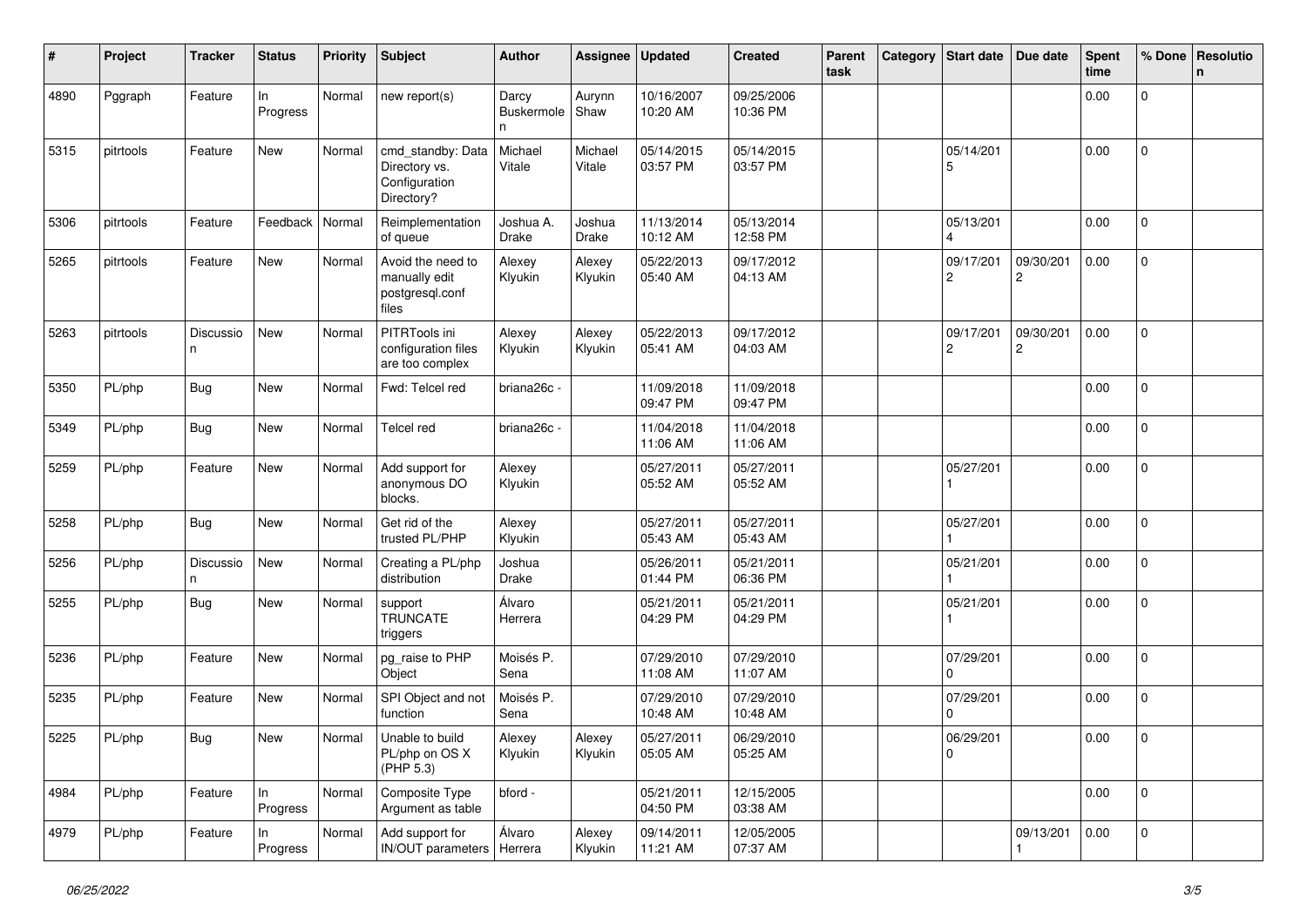| #    | Project                    | <b>Tracker</b> | <b>Status</b>  | <b>Priority</b> | <b>Subject</b>                                                 | <b>Author</b>        | Assignee         | <b>Updated</b>         | <b>Created</b>         | Parent<br>task | Category | <b>Start date</b> | Due date                    | <b>Spent</b><br>time | % Done       | Resolutio<br>n |
|------|----------------------------|----------------|----------------|-----------------|----------------------------------------------------------------|----------------------|------------------|------------------------|------------------------|----------------|----------|-------------------|-----------------------------|----------------------|--------------|----------------|
| 4972 | PL/php                     | <b>Bug</b>     | In<br>Progress | Normal          | array $PHP \lt\gt Pg$<br>conversion is<br>broken               | Álvaro<br>Herrera    |                  | 05/21/2011<br>04:50 PM | 11/23/2005<br>11:48 AM |                |          |                   |                             | 0.00                 | 0            |                |
| 4967 | PL/php                     | Feature        | In<br>Progress | Normal          | Redesign memory<br>handling                                    | Álvaro<br>Herrera    |                  | 05/21/2011<br>04:50 PM | 11/16/2005<br>05:31 PM |                |          |                   |                             | 0.00                 | $\mathbf 0$  |                |
| 5345 | postgres_fdw               | Bug            | New            | Normal          | Follow-up                                                      | Karen<br>Edwards     |                  | 11/28/2017<br>03:16 PM | 11/28/2017<br>03:16 PM |                |          |                   |                             | 0.00                 | $\mathbf 0$  |                |
| 5326 | postgres_fdw               | <b>Bug</b>     | New            | Normal          | <b>Ubuntu Users</b><br><b>Email List</b>                       | Melony<br>Scheid     |                  | 11/15/2016<br>07:03 AM | 11/15/2016<br>07:03 AM |                |          |                   |                             | 0.00                 | 0            |                |
| 5318 | postgres_fdw               | Bug            | New            | Normal          | C-Level, VP-Level,<br>Directors and<br><b>Manager Contacts</b> | Tatum Lau            |                  | 06/08/2016<br>07:52 AM | 06/08/2016<br>07:52 AM |                |          |                   |                             | 0.00                 | 0            |                |
| 5317 | postgres_fdw               | Bug            | New            | Normal          | Jonie Bittenbender                                             | Jonie<br>Bittenbende |                  | 01/26/2016<br>10:56 PM | 01/26/2016<br>10:56 PM |                |          |                   |                             | 0.00                 | $\mathbf 0$  |                |
| 5316 | postgres_fdw               | Bug            | New            | Normal          | (no subject)                                                   | Julieta<br>Clubb     |                  | 01/18/2016<br>04:11 AM | 01/18/2016<br>04:11 AM |                |          |                   |                             | 0.00                 | 0            |                |
| 5312 | postgres_fdw               | Bug            | New            | Normal          | AutoDesk Users                                                 | Kina<br>Lawrence     |                  | 03/09/2015<br>07:36 AM | 03/09/2015<br>07:36 AM |                |          |                   |                             | 0.00                 | $\mathbf 0$  |                |
| 5303 | postgres_fdw               | Bug            | New            | Normal          | [SPAM] Good<br>shoes good prices                               | Alvherre -           |                  | 05/11/2014<br>09:24 AM | 05/11/2014<br>09:24 AM |                |          |                   |                             | 0.00                 | $\mathbf 0$  |                |
| 5301 | postgres_fdw               | <b>Bug</b>     | New            | Normal          | My husband loves<br>Jacob & Co                                 | Postgres<br>fdw      |                  | 05/08/2014<br>03:17 AM | 05/08/2014<br>03:17 AM |                |          |                   |                             | 0.00                 | 0            |                |
| 5292 | postgres fdw               | Bug            | New            | Normal          | [SPAM] Good<br>shoes good prices                               | Ladyregina           |                  | 04/11/2014<br>02:06 PM | 04/11/2014<br>02:06 PM |                |          |                   |                             | 0.00                 | $\mathbf 0$  |                |
| 5291 | postgres_fdw               | <b>Bug</b>     | New            | Normal          | Great watches at<br>cut-prices                                 | Jkawasaki -          |                  | 04/11/2014<br>07:30 AM | 04/11/2014<br>07:30 AM |                |          |                   |                             | 0.00                 | 0            |                |
| 5257 | postgres.js                | Support        | New            | Normal          | method to catch<br>error on<br>connection?                     | Rick<br>Harding      |                  | 05/26/2011<br>09:15 AM | 05/26/2011<br>09:15 AM |                |          | 05/26/201         |                             | 0.00                 | 0            |                |
| 5340 | postgresql-sn<br>ap        | Task           | New            | Normal          | Change package<br>name                                         | Ivan<br>Lezhnjov     | Ivan<br>Lezhnjov | 08/02/2017<br>11:44 PM | 08/02/2017<br>11:44 PM |                |          | 08/02/201         | 08/04/201                   | 0.00                 | $\mathbf{0}$ |                |
| 5339 | postgresql-sn<br>ap        | Task           | New            | Normal          | Explore tracks<br>feature                                      | Ivan<br>Lezhnjov     | Ivan<br>Lezhnjov | 06/09/2017<br>03:47 AM | 06/09/2017<br>03:47 AM |                |          | 06/09/201<br>7    | 06/16/201<br>$\overline{7}$ | 0.00                 | 0            |                |
| 5331 | postgresql-sn   Bug<br>ap  |                | New            | Normal          | PgBackRest                                                     | Joshua<br>Drake      |                  | 02/10/2017<br>09:56 AM | 02/10/2017<br>09:56 AM |                |          |                   |                             | 0.00                 | $\mathsf 0$  |                |
| 5321 | postgresql-sn   Task<br>ap |                | New            | Normal          | Make postgres a<br>systemd daemon                              | Ivan<br>Lezhnjov     |                  | 10/28/2016<br>06:34 AM | 10/28/2016<br>06:34 AM |                |          | 10/28/201<br>6    |                             | 0.00                 | $\mathbf{0}$ |                |
| 5327 | postgresql-sn<br>ap        | Feature        | In<br>Progress | Normal          | New snap<br>packages to be<br>created                          | Joshua<br>Drake      | Ivan<br>Lezhnjov | 12/13/2016<br>08:36 AM | 12/09/2016<br>07:11 AM |                |          | 12/09/201<br>6    |                             | 0.00                 | 40           |                |